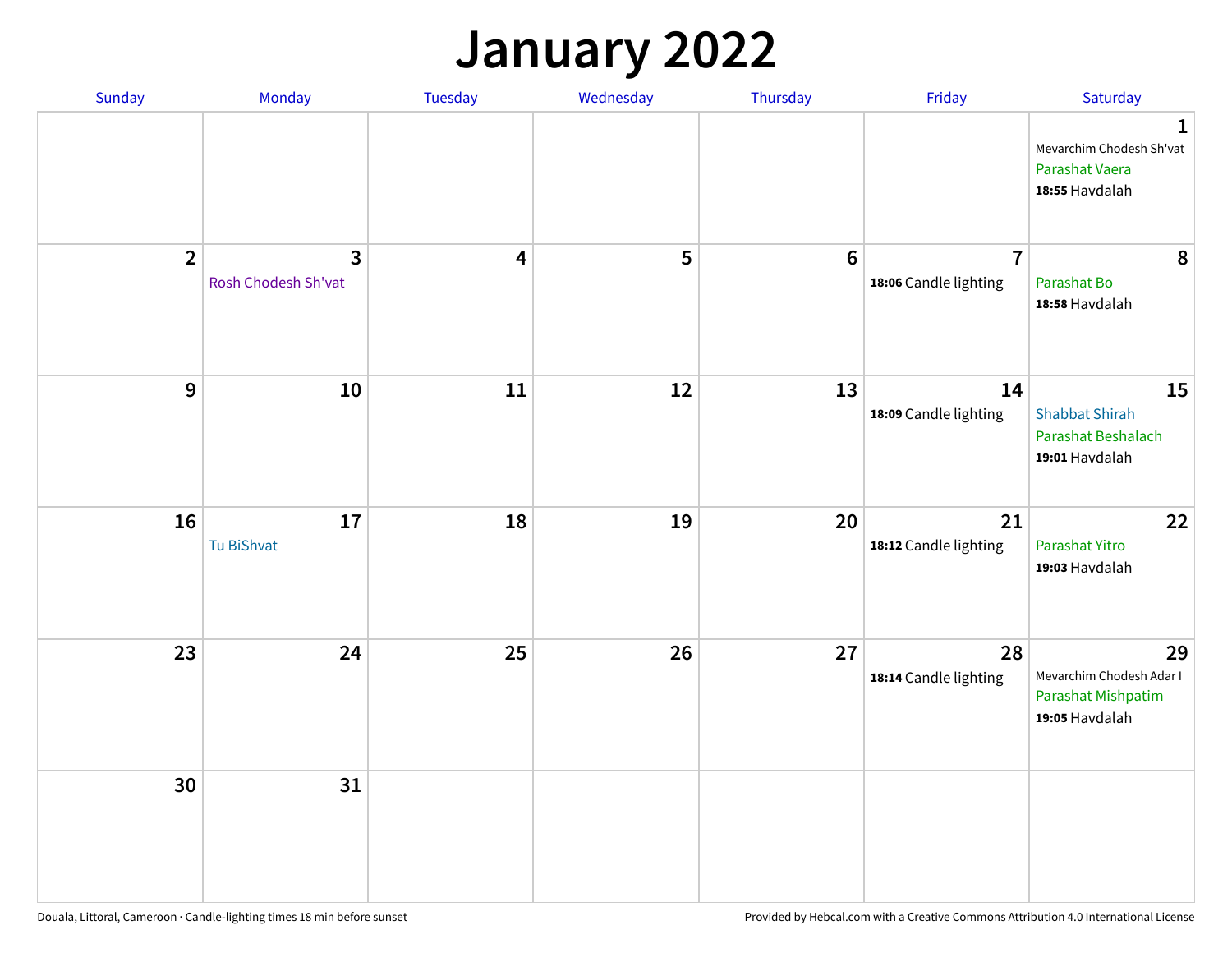# **February 2022**

| Sunday | Monday         | Tuesday                             | Wednesday                             | Thursday                | Friday                                           | Saturday                                                                                          |
|--------|----------------|-------------------------------------|---------------------------------------|-------------------------|--------------------------------------------------|---------------------------------------------------------------------------------------------------|
|        |                | $\mathbf{1}$<br>Rosh Chodesh Adar I | $\overline{2}$<br>Rosh Chodesh Adar I | $\overline{\mathbf{3}}$ | $\overline{\mathbf{4}}$<br>18:15 Candle lighting | 5<br>Parashat Terumah<br>19:06 Havdalah                                                           |
| $6\,$  | $\overline{7}$ | 8                                   | 9                                     | 10                      | ${\bf 11}$<br>18:16 Candle lighting              | 12<br>Parashat Tetzaveh<br>19:07 Havdalah                                                         |
| 13     | 14             | 15<br><b>Purim Katan</b>            | 16                                    | 17                      | 18<br>18:17 Candle lighting                      | 19<br>Parashat Ki Tisa<br>19:07 Havdalah                                                          |
| 20     | 21             | 22                                  | 23                                    | 24                      | 25<br>18:17 Candle lighting                      | 26<br><b>Shabbat Shekalim</b><br>Mevarchim Chodesh Adar II<br>Parashat Vayakhel<br>19:06 Havdalah |
| 27     | 28             |                                     |                                       |                         |                                                  |                                                                                                   |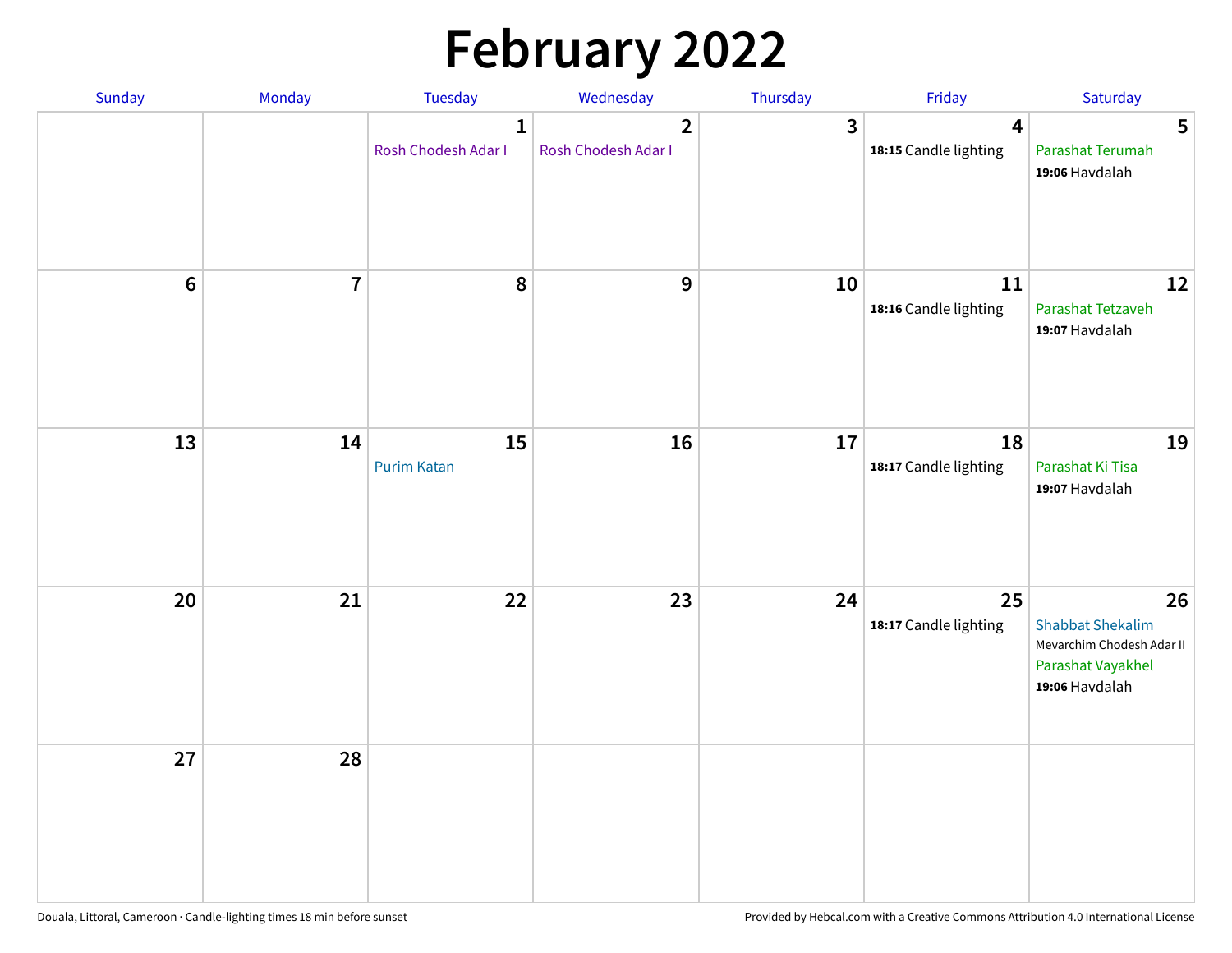## **March 2022**

| Sunday  | <b>Monday</b>  | <b>Tuesday</b> | Wednesday                                                                         | Thursday                                        | Friday                                              | Saturday                                                                                   |
|---------|----------------|----------------|-----------------------------------------------------------------------------------|-------------------------------------------------|-----------------------------------------------------|--------------------------------------------------------------------------------------------|
|         |                | $\mathbf{1}$   | $\overline{2}$                                                                    | $\overline{\mathbf{3}}$<br>Rosh Chodesh Adar II | 4<br>Rosh Chodesh Adar II<br>18:16 Candle lighting  | 5<br>Parashat Pekudei<br>19:05 Havdalah                                                    |
| $\bf 6$ | $\overline{7}$ | 8              | 9                                                                                 | 10                                              | 11<br>18:15 Candle lighting                         | 12<br><b>Shabbat Zachor</b><br>Parashat Vayikra<br>19:04 Havdalah                          |
| 13      | 14             | 15             | 16<br>05:26 Fast begins<br>Ta'anit Esther<br>18:58 Fast ends<br><b>Erev Purim</b> | 17<br>Purim                                     | 18<br><b>Shushan Purim</b><br>18:14 Candle lighting | 19<br>Parashat Tzav<br>19:03 Havdalah                                                      |
| 20      | 21             | 22             | 23                                                                                | 24                                              | 25<br>18:12 Candle lighting                         | 26<br><b>Shabbat Parah</b><br>Mevarchim Chodesh Nisan<br>Parashat Shmini<br>19:02 Havdalah |
| 27      | 28             | 29             | 30                                                                                | 31                                              |                                                     |                                                                                            |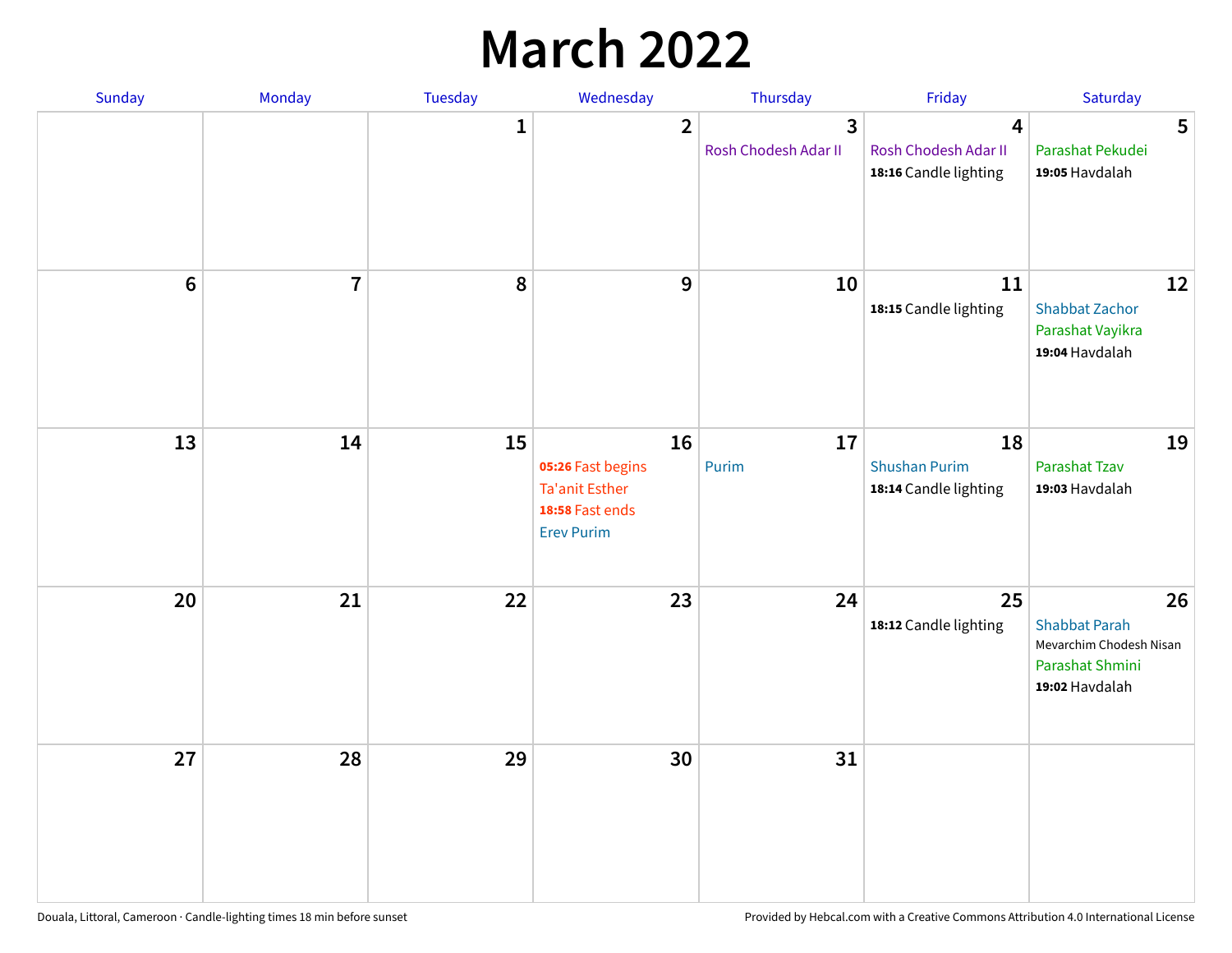## **April 2022**

| Sunday                                   | Monday                  | <b>Tuesday</b>         | Wednesday             | Thursday                                        | Friday                                                                                            | Saturday                                                                                                            |
|------------------------------------------|-------------------------|------------------------|-----------------------|-------------------------------------------------|---------------------------------------------------------------------------------------------------|---------------------------------------------------------------------------------------------------------------------|
|                                          |                         |                        |                       |                                                 | $\mathbf 1$<br>18:11 Candle lighting                                                              | $\overline{2}$<br><b>Shabbat HaChodesh</b><br><b>Rosh Chodesh Nisan</b><br><b>Parashat Tazria</b><br>19:00 Havdalah |
| 3                                        | $\overline{\mathbf{4}}$ | 5                      | $6\phantom{1}6$       | $\overline{7}$                                  | 8<br>18:10 Candle lighting                                                                        | 9<br><b>Shabbat HaGadol</b><br>Parashat Metzora<br>18:59 Havdalah                                                   |
| 10                                       | 11<br>Yom HaAliyah      | 12                     | 13                    | 14                                              | 15<br>05:13 Fast begins<br><b>Ta'anit Bechorot</b><br><b>Erev Pesach</b><br>18:09 Candle lighting | 16<br>Pesach I<br>18:59 Candle lighting                                                                             |
| 17<br><b>Pesach II</b><br>18:58 Havdalah | 18<br>Pesach III (CH"M) | 19<br>Pesach IV (CH"M) | 20<br>Pesach V (CH"M) | 21<br>Pesach VI (CH"M)<br>18:08 Candle lighting | 22<br><b>Pesach VII</b><br>18:08 Candle lighting                                                  | 23<br><b>Pesach VIII</b><br>18:58 Havdalah                                                                          |
| 24                                       | 25                      | 26                     | 27                    | 28<br>Yom HaShoah                               | 29<br>18:08 Candle lighting                                                                       | 30<br>Mevarchim Chodesh Iyyar<br>Parashat Achrei Mot<br>18:58 Havdalah                                              |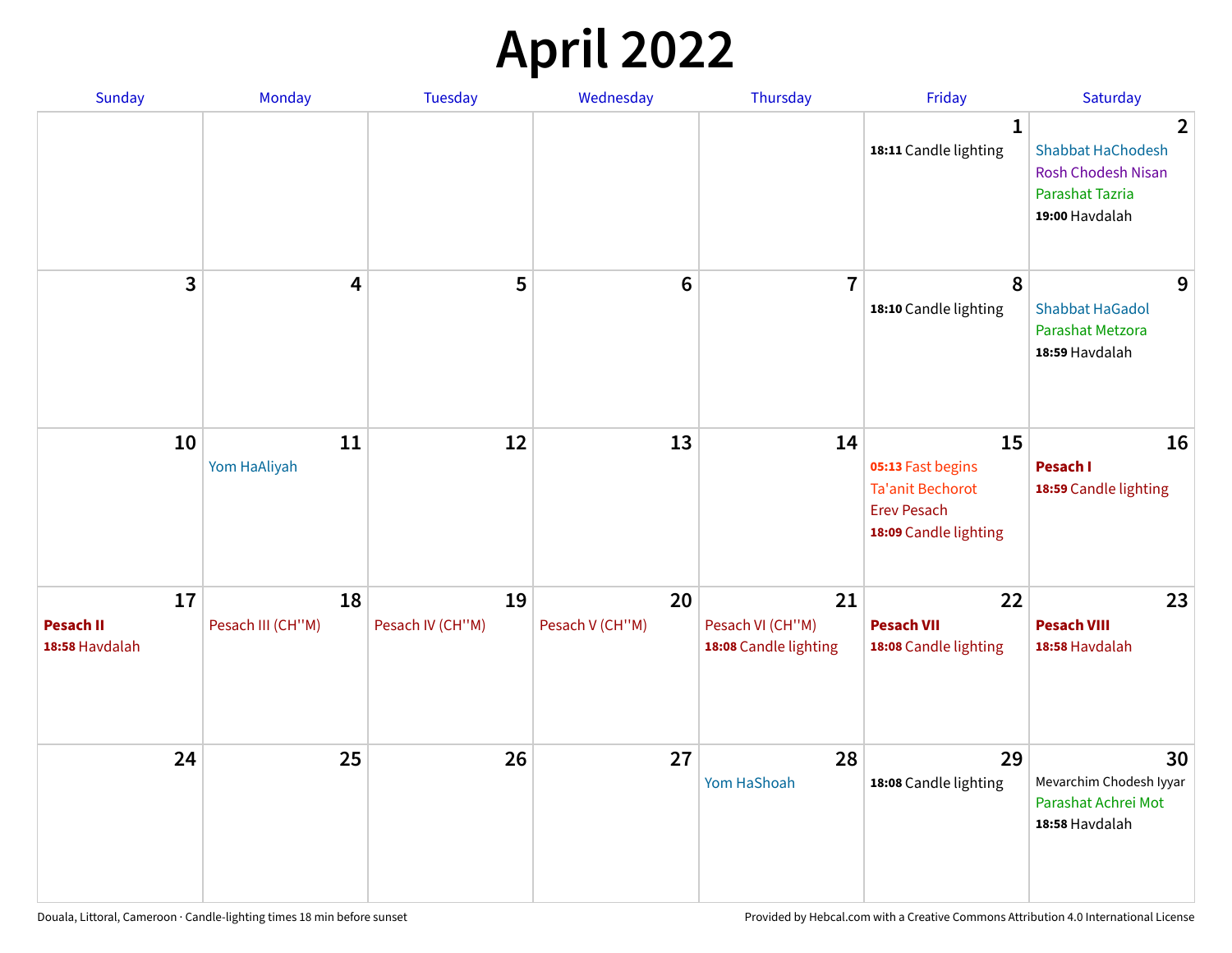## **May 2022**

| <b>Sunday</b>                      | Monday                               | Tuesday                         | Wednesday          | Thursday            | Friday                                   | Saturday                                                               |
|------------------------------------|--------------------------------------|---------------------------------|--------------------|---------------------|------------------------------------------|------------------------------------------------------------------------|
| $\mathbf{1}$<br>Rosh Chodesh Iyyar | $\overline{2}$<br>Rosh Chodesh Iyyar | 3                               | 4<br>Yom HaZikaron | 5<br>Yom HaAtzma'ut | $6\phantom{1}6$<br>18:08 Candle lighting | $\overline{7}$<br>Parashat Kedoshim<br>18:58 Havdalah                  |
| $\pmb{8}$                          | $\mathbf{9}$                         | 10                              | 11                 | 12                  | 13<br>18:08 Candle lighting              | 14<br><b>Parashat Emor</b><br>18:59 Havdalah                           |
| 15<br>Pesach Sheni                 | 16                                   | 17                              | 18                 | 19<br>Lag BaOmer    | 20<br>18:09 Candle lighting              | 21<br>Parashat Behar<br>19:00 Havdalah                                 |
| 22                                 | 23                                   | 24                              | 25                 | 26                  | 27<br>18:10 Candle lighting              | 28<br>Mevarchim Chodesh Sivan<br>Parashat Bechukotai<br>19:02 Havdalah |
| 29<br>Yom Yerushalayim             | 30                                   | 31<br><b>Rosh Chodesh Sivan</b> |                    |                     |                                          |                                                                        |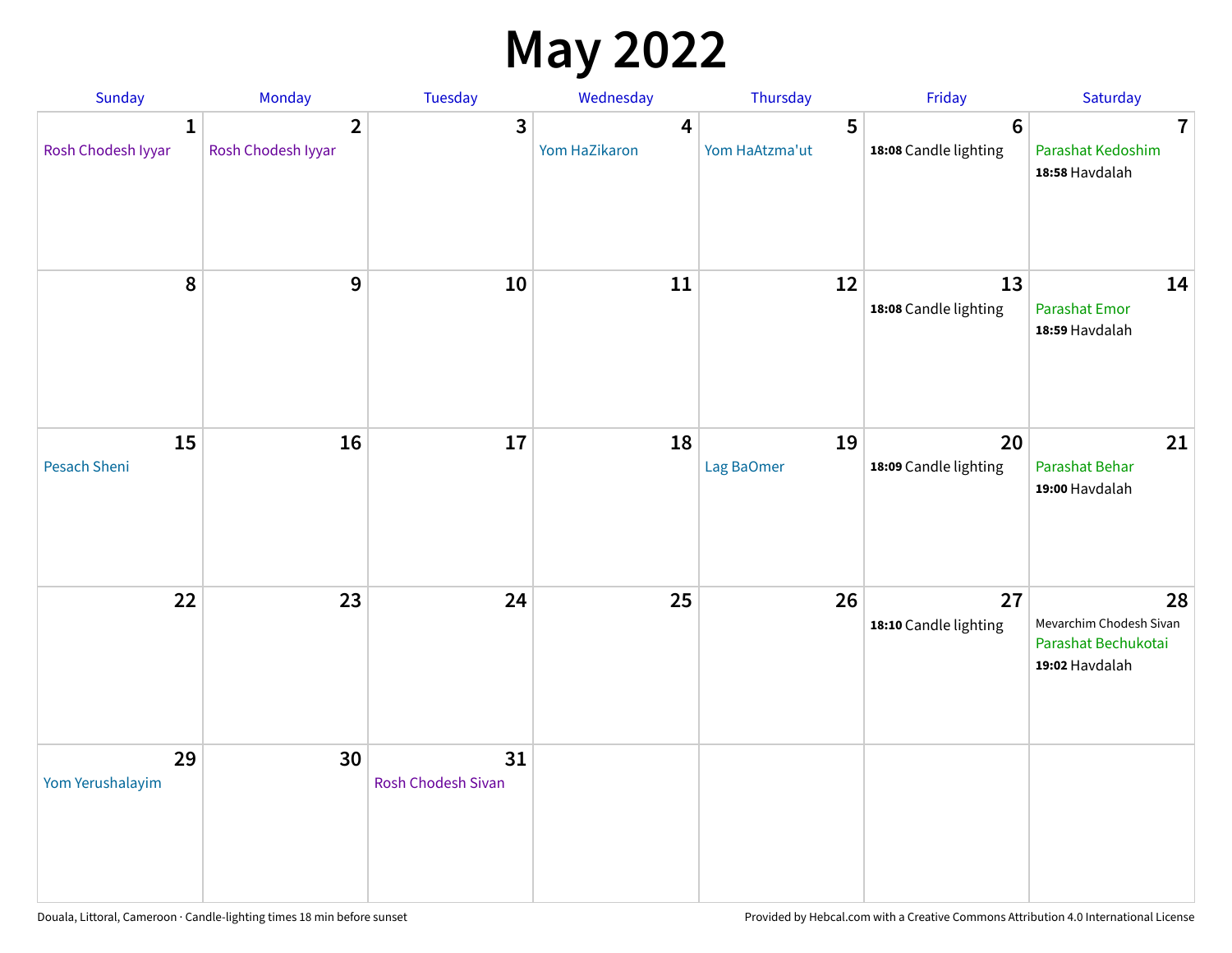#### **June 2022**

| Sunday                                         | Monday                                         | Tuesday        | Wednesday                       | Thursday                 | Friday                      | Saturday                                                                                     |
|------------------------------------------------|------------------------------------------------|----------------|---------------------------------|--------------------------|-----------------------------|----------------------------------------------------------------------------------------------|
|                                                |                                                |                | 1                               | $\overline{2}$           | 3<br>18:11 Candle lighting  | $\overline{\mathbf{4}}$<br><b>Erev Shavuot</b><br>Parashat Bamidbar<br>19:03 Candle lighting |
| 5<br><b>Shavuot I</b><br>19:04 Candle lighting | $\bf 6$<br><b>Shavuot II</b><br>19:04 Havdalah | $\overline{7}$ | 8                               | 9                        | 10<br>18:13 Candle lighting | 11<br>Parashat Nasso<br>19:05 Havdalah                                                       |
| 12                                             | 13                                             | 14             | 15                              | 16                       | 17<br>18:14 Candle lighting | 18<br>Parashat Beha'alotcha<br>19:07 Havdalah                                                |
| 19                                             | 20                                             | 21             | 22                              | 23                       | 24<br>18:16 Candle lighting | 25<br>Mevarchim Chodesh Tamuz<br>Parashat Sh'lach<br>19:08 Havdalah                          |
| 26                                             | 27                                             | 28             | 29<br><b>Rosh Chodesh Tamuz</b> | 30<br>Rosh Chodesh Tamuz |                             |                                                                                              |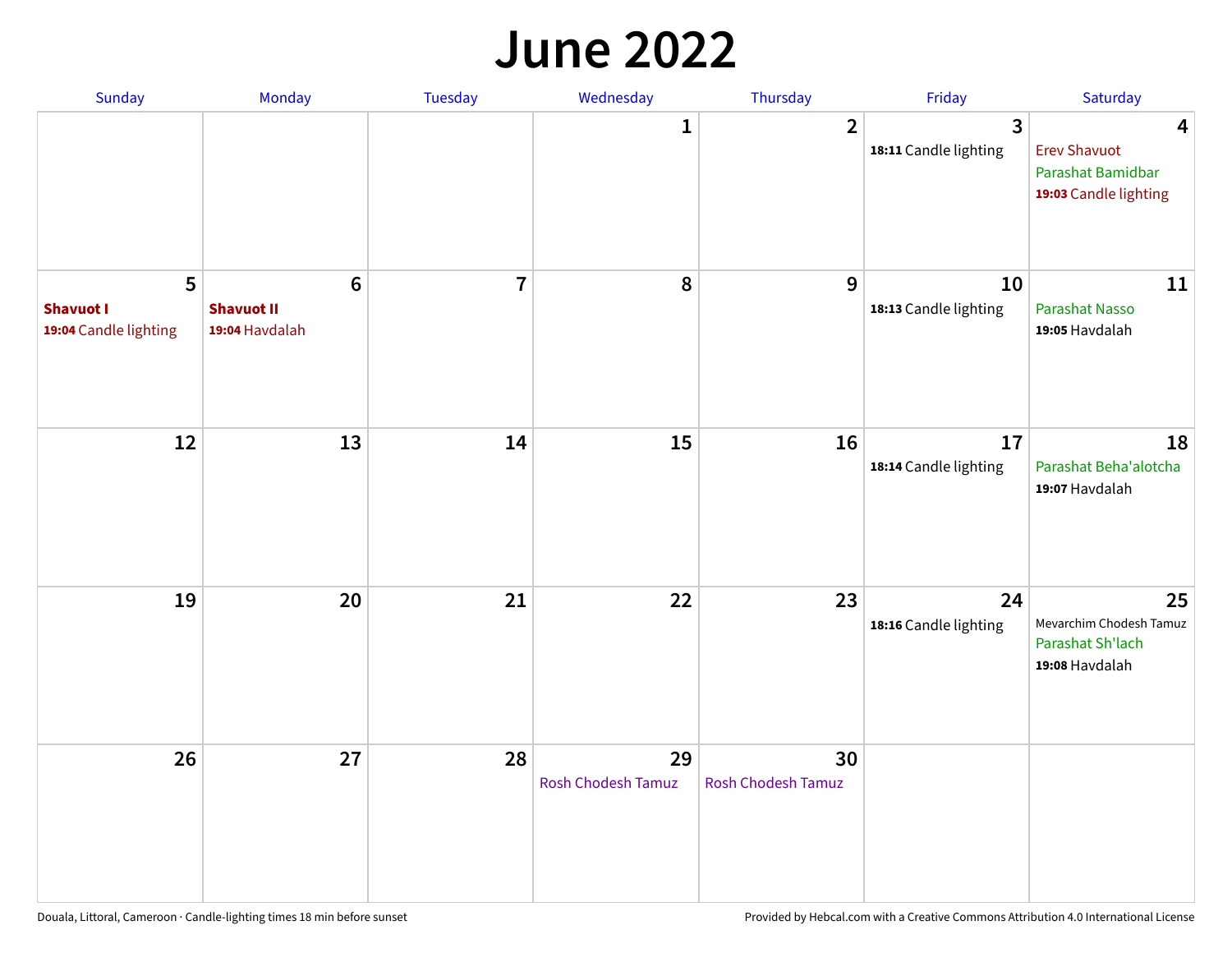## **July 2022**

| Sunday                                                           | Monday                  | Tuesday | Wednesday | Thursday       | Friday                                         | Saturday                                                                |
|------------------------------------------------------------------|-------------------------|---------|-----------|----------------|------------------------------------------------|-------------------------------------------------------------------------|
|                                                                  |                         |         |           |                | $\mathbf{1}$<br>18:17 Candle lighting          | $\overline{2}$<br>Parashat Korach<br>19:09 Havdalah                     |
| $\mathbf{3}$                                                     | $\overline{\mathbf{4}}$ | 5       | $\bf 6$   | $\overline{7}$ | 8<br>18:18 Candle lighting                     | 9<br>Parashat Chukat<br>19:10 Havdalah                                  |
| 10                                                               | 11                      | 12      | 13        | 14             | 15<br>18:19 Candle lighting                    | 16<br>Parashat Balak<br>19:10 Havdalah                                  |
| 17<br>05:11 Fast begins<br><b>Tzom Tammuz</b><br>19:04 Fast ends | 18                      | 19      | 20        | 21             | 22<br>18:19 Candle lighting                    | 23<br>Mevarchim Chodesh Av<br><b>Parashat Pinchas</b><br>19:10 Havdalah |
| 24                                                               | 25                      | 26      | 27        | 28             | 29<br>Rosh Chodesh Av<br>18:18 Candle lighting | 30<br>Parashat Matot-Masei<br>19:09 Havdalah                            |
| 31                                                               |                         |         |           |                |                                                |                                                                         |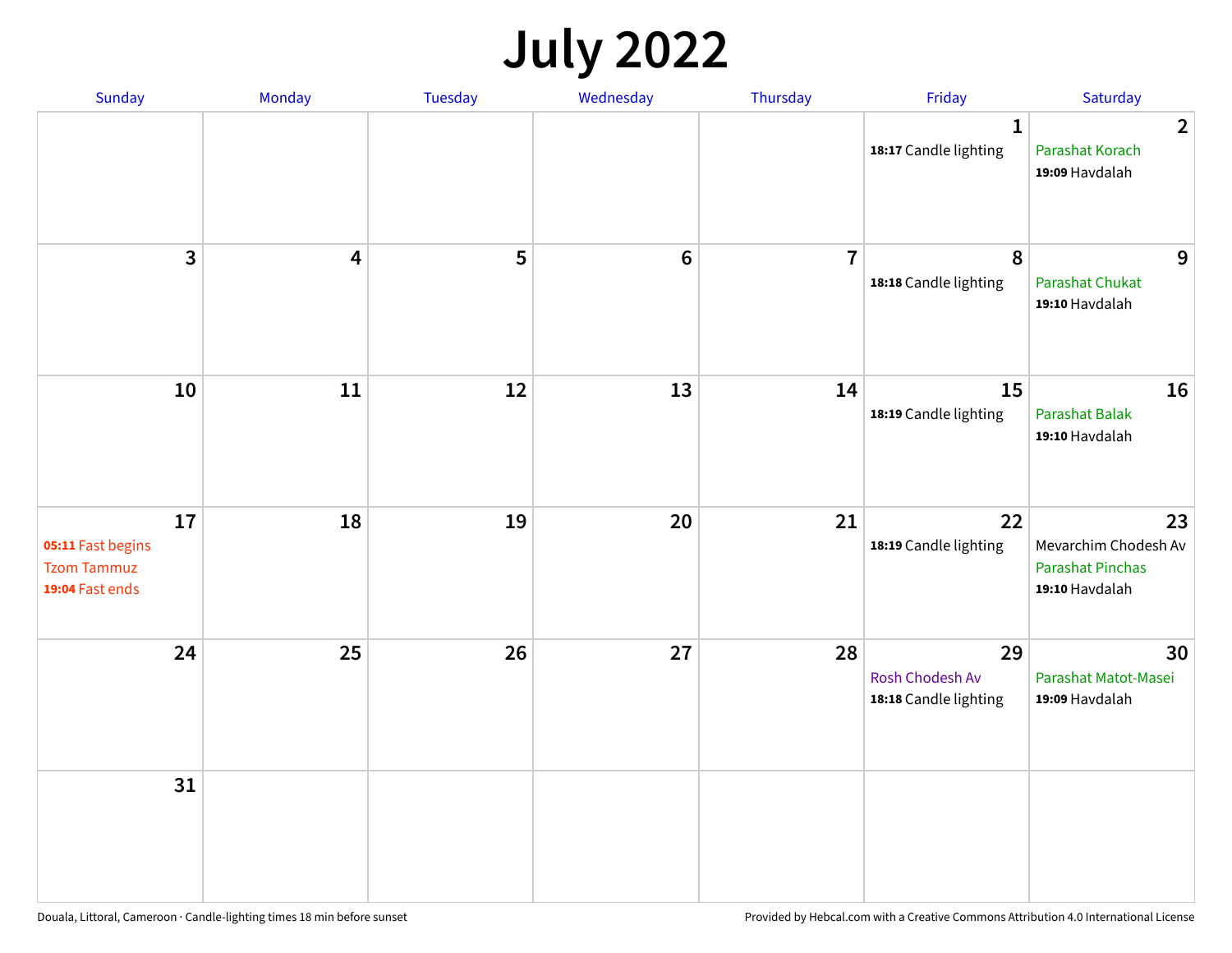## **August 2022**

| Sunday                                                      | Monday       | Tuesday        | Wednesday | Thursday | Friday                                 | Saturday                                                                                                                       |
|-------------------------------------------------------------|--------------|----------------|-----------|----------|----------------------------------------|--------------------------------------------------------------------------------------------------------------------------------|
|                                                             | $\mathbf{1}$ | $\overline{2}$ | 3         | 4        | 5<br>18:17 Candle lighting             | $6\phantom{1}6$<br><b>Shabbat Chazon</b><br>18:35 Fast begins<br>Erev Tish'a B'Av<br><b>Parashat Devarim</b><br>19:08 Havdalah |
| $\overline{7}$<br>Tish'a B'Av (observed)<br>19:01 Fast ends | 8            | 9              | 10        | 11       | 12<br>Tu B'Av<br>18:15 Candle lighting | 13<br><b>Shabbat Nachamu</b><br>Parashat Vaetchanan<br>19:05 Havdalah                                                          |
| 14                                                          | 15           | 16             | 17        | 18       | 19<br>18:13 Candle lighting            | 20<br>Mevarchim Chodesh Elul<br>Parashat Eikev<br>19:03 Havdalah                                                               |
| 21                                                          | 22           | 23             | 24        | 25       | 26<br>18:11 Candle lighting            | 27<br>Rosh Chodesh Elul<br>Parashat Re'eh<br>19:00 Havdalah                                                                    |
| 28<br>Rosh Hashana LaBehemot<br>Rosh Chodesh Elul           | 29           | 30             | 31        |          |                                        |                                                                                                                                |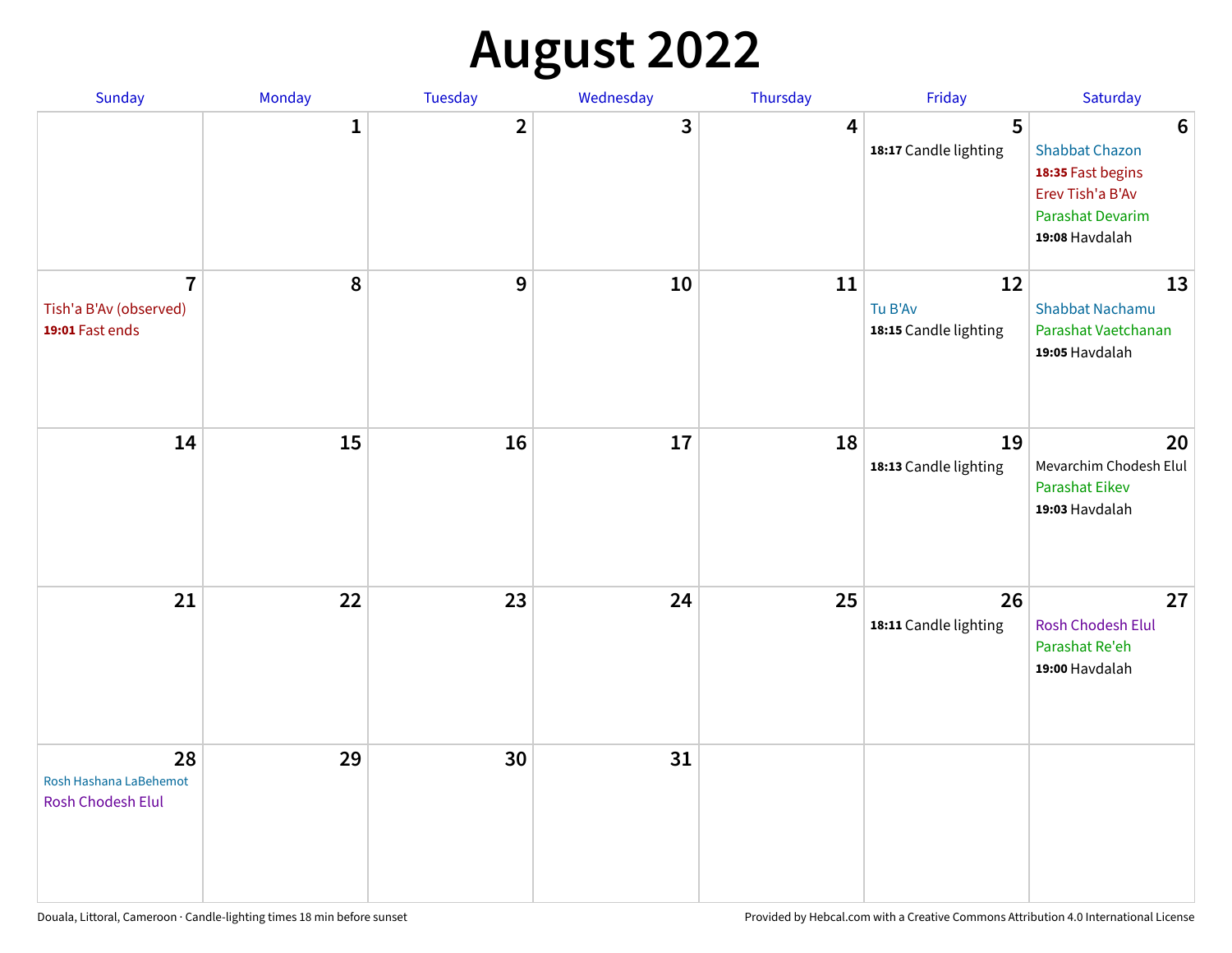## **September 2022**

| Sunday                                           | Monday                                           | Tuesday                                        | Wednesday                                                          | Thursday     | Friday                                  | Saturday                                                  |
|--------------------------------------------------|--------------------------------------------------|------------------------------------------------|--------------------------------------------------------------------|--------------|-----------------------------------------|-----------------------------------------------------------|
|                                                  |                                                  |                                                |                                                                    | $\mathbf{1}$ | $\overline{2}$<br>18:08 Candle lighting | 3<br><b>Parashat Shoftim</b><br>18:57 Havdalah            |
| $\overline{\mathbf{4}}$                          | 5                                                | $6\phantom{1}6$                                | $\overline{7}$                                                     | 8            | 9<br>18:05 Candle lighting              | 10<br>Parashat Ki Teitzei<br>18:54 Havdalah               |
| $11\,$                                           | 12                                               | 13                                             | 14                                                                 | 15           | 16<br>18:02 Candle lighting             | 17<br>Leil Selichot<br>Parashat Ki Tavo<br>18:50 Havdalah |
| 18                                               | 19                                               | 20                                             | 21                                                                 | 22           | 23<br>17:58 Candle lighting             | 24<br>Parashat Nitzavim<br>18:47 Havdalah                 |
| 25<br>Erev Rosh Hashana<br>17:57 Candle lighting | 26<br>Rosh Hashana 5783<br>18:46 Candle lighting | 27<br><b>Rosh Hashana II</b><br>18:46 Havdalah | 28<br>05:08 Fast begins<br><b>Tzom Gedaliah</b><br>18:40 Fast ends | 29           | 30<br>17:55 Candle lighting             |                                                           |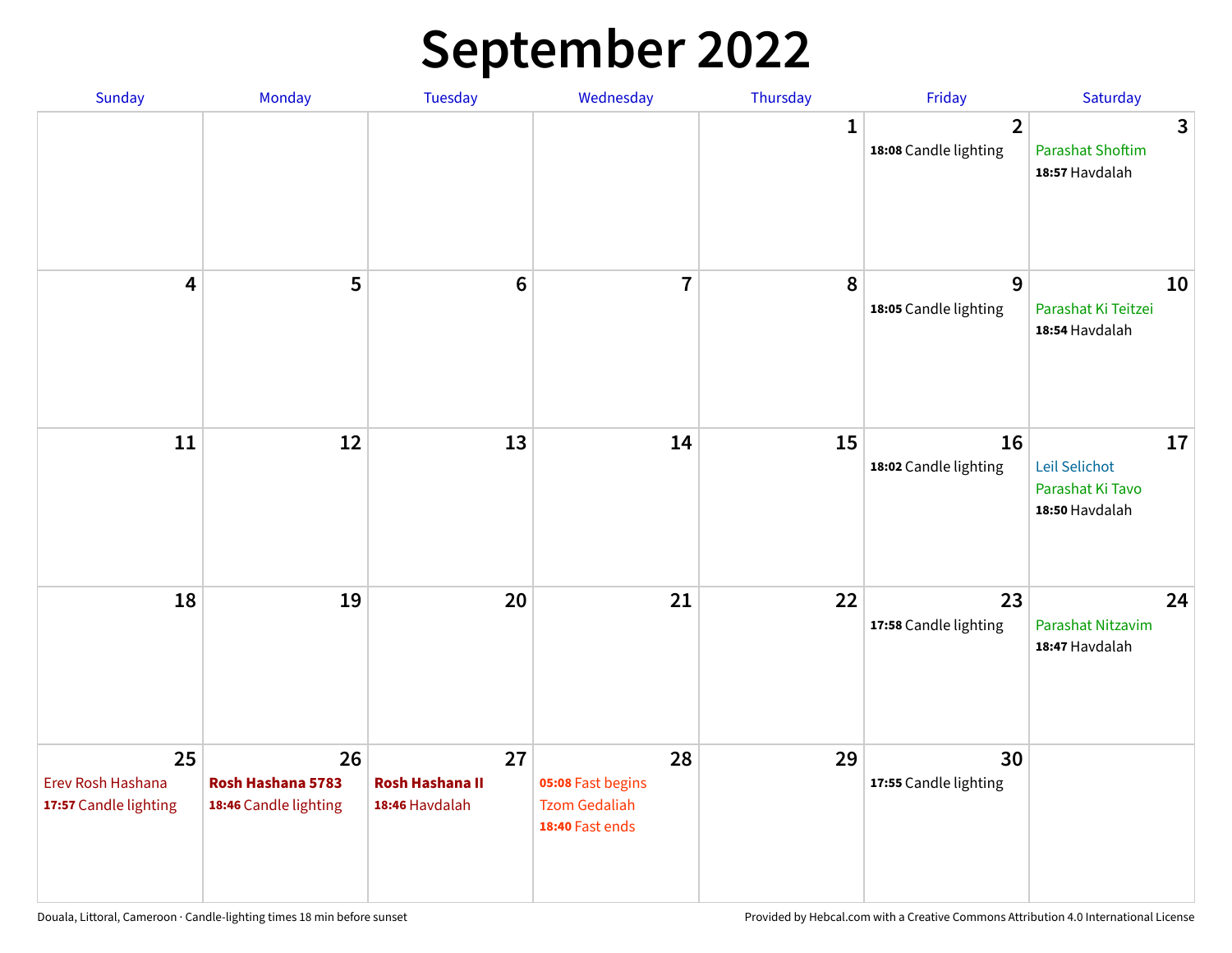## **October 2022**

| <b>Sunday</b>                                            | <b>Monday</b>                                        | <b>Tuesday</b>                                                    | Wednesday                                | Thursday               | Friday                                         | Saturday                                                                       |
|----------------------------------------------------------|------------------------------------------------------|-------------------------------------------------------------------|------------------------------------------|------------------------|------------------------------------------------|--------------------------------------------------------------------------------|
|                                                          |                                                      |                                                                   |                                          |                        |                                                | 1<br><b>Shabbat Shuva</b><br>Parashat Vayeilech<br>18:44 Havdalah              |
| $\overline{2}$                                           | $\overline{\mathbf{3}}$                              | $\overline{4}$<br><b>Erev Yom Kippur</b><br>17:53 Candle lighting | 5<br><b>Yom Kippur</b><br>18:42 Havdalah | 6                      | $\overline{7}$<br>17:52 Candle lighting        | 8<br>Parashat Ha'Azinu<br>18:41 Havdalah                                       |
| 9<br><b>Erev Sukkot</b><br>17:51 Candle lighting         | 10<br><b>Sukkot I</b><br>18:40 Candle lighting       | 11<br><b>Sukkot II</b><br>18:40 Havdalah                          | 12<br>Sukkot III (CH"M)                  | 13<br>Sukkot IV (CH"M) | 14<br>Sukkot V (CH"M)<br>17:50 Candle lighting | 15<br>Sukkot VI (CH"M)<br>18:39 Havdalah                                       |
| 16<br>Sukkot VII (Hoshana Raba)<br>17:49 Candle lighting | 17<br><b>Shmini Atzeret</b><br>18:38 Candle lighting | 18<br><b>Simchat Torah</b><br>18:38 Havdalah                      | 19                                       | 20                     | 21<br>17:48 Candle lighting                    | 22<br>Mevarchim Chodesh Cheshvan<br><b>Parashat Bereshit</b><br>18:37 Havdalah |
| 23                                                       | 24                                                   | 25<br>Rosh Chodesh Cheshvan                                       | 26<br>Rosh Chodesh Cheshvan              | 27                     | 28<br>17:46 Candle lighting                    | 29<br><b>Parashat Noach</b><br>18:36 Havdalah                                  |
| 30                                                       | 31                                                   |                                                                   |                                          |                        |                                                |                                                                                |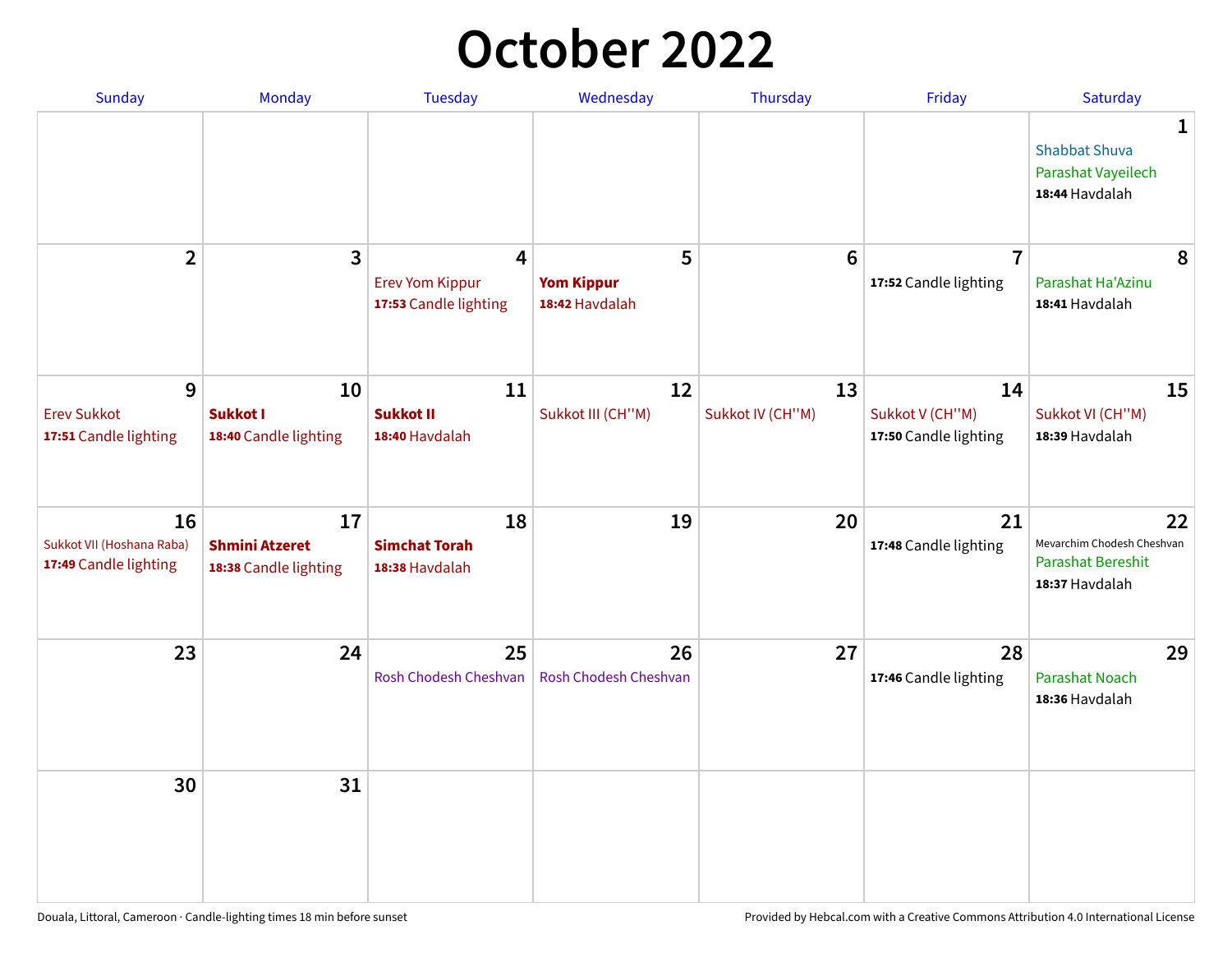### **November 2022**

| Sunday         | Monday         | Tuesday                             | Wednesday               | Thursday                  | Friday                                             | Saturday                                                                 |
|----------------|----------------|-------------------------------------|-------------------------|---------------------------|----------------------------------------------------|--------------------------------------------------------------------------|
|                |                | 1<br>Yom HaAliyah School Observance | $\overline{\mathbf{2}}$ | $\mathbf{3}$              | $\overline{\mathbf{4}}$<br>17:45 Candle lighting   | 5<br>Parashat Lech-Lecha<br>18:36 Havdalah                               |
| $6\phantom{1}$ | $\overline{7}$ | 8                                   | $\boldsymbol{9}$        | 10                        | 11<br>17:45 Candle lighting                        | 12<br>Parashat Vayera<br>18:36 Havdalah                                  |
| 13             | 14             | 15                                  | 16                      | 17                        | 18<br>17:46 Candle lighting                        | 19<br>Mevarchim Chodesh Kislev<br>Parashat Chayei Sara<br>18:37 Havdalah |
| 20             | 21             | 22                                  | 23<br>Sigd              | 24<br>Rosh Chodesh Kislev | 25<br>Rosh Chodesh Kislev<br>17:47 Candle lighting | 26<br><b>Parashat Toldot</b><br>18:39 Havdalah                           |
| 27             | 28             | 29                                  | 30                      |                           |                                                    |                                                                          |